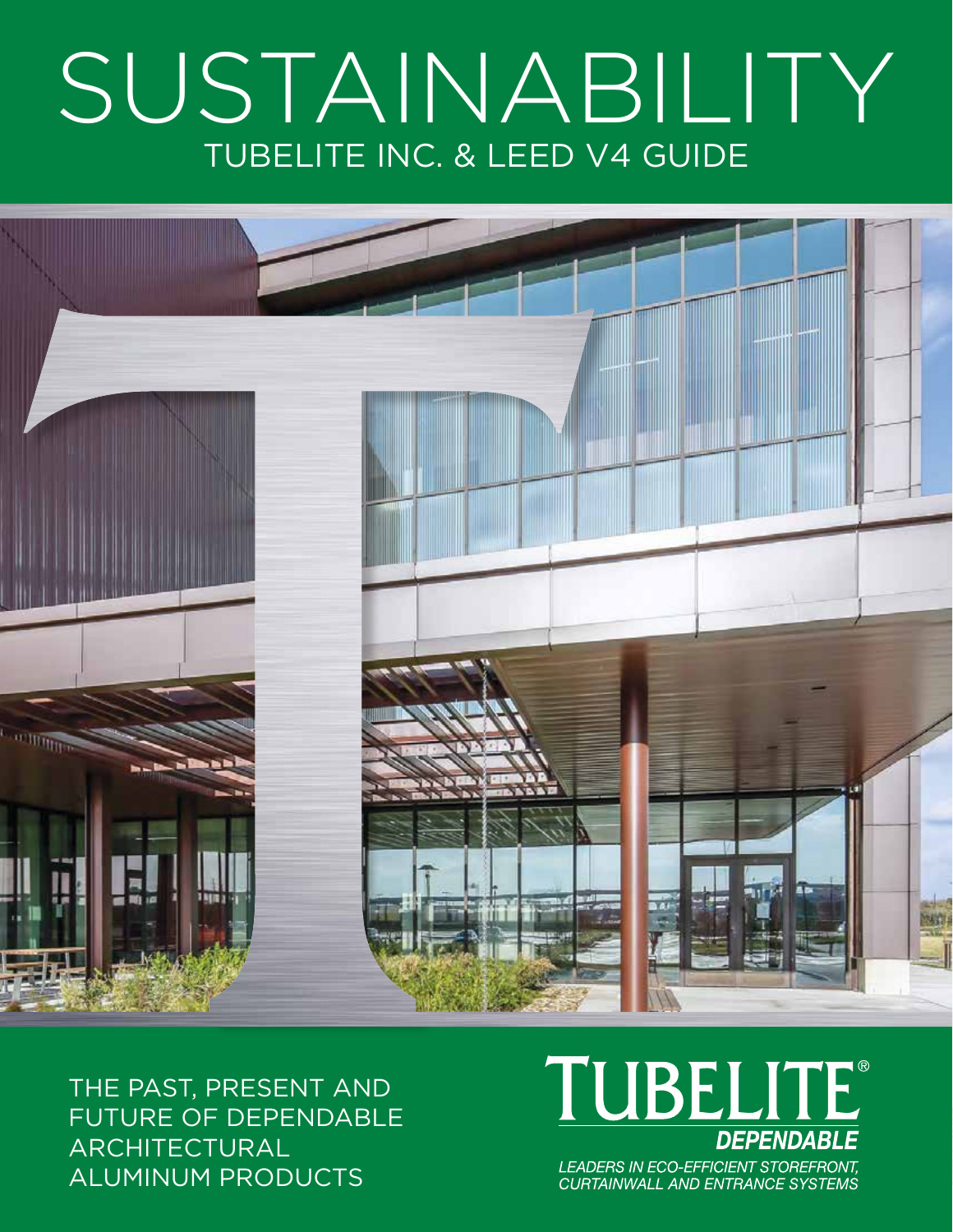### TUBELITE INC. & LEED V4 GUIDE

The US Green Building Council (USGBC) LEED® v4 program provides credits in a series of impact credit categories designed to benefit the local communities and the planet.

**Integrative Process** - supports high performance, cost effective project outcomes through an early analysis of relationships among systems.

| (1 point)      |
|----------------|
| (1 point)      |
| (1 point)      |
| (1 point)      |
| (1 point)      |
| (1 point)      |
| $(1-5$ points) |
| $(1-5$ points) |
|                |

**Location & Transportation [LT]** - To avoid development on inappropriate sites. To reduce vehicle distance traveled. To enhance livability and improve human health by encouraging daily physical activity. Tubelite doors are fabricated in Walker, Michigan and Mesquite (Dallas), Texas to help qualify for this credit.

| Core and Shell                             | $(8-20$ points) |
|--------------------------------------------|-----------------|
| Schools                                    | $(8-15$ points) |
| Retail                                     | $(8-16$ points) |
| Data Centers                               | $(8-16$ points) |
| <b>Warehouses and Distribution Centers</b> | $(8-16$ points) |
| Hospitality                                | $(8-16$ points) |
| Healthcare                                 | $(5-9$ points)  |

**Sustainable Sites [SS]** - reducing pollution from construction activities by controlling soil erosion, waterway sedimentation, and airborne dust.

**Water Efficiency [WE]** - reduce outdoor water consumption.

**Energy and Atmosphere [EA]** – helps achieve increasing levels of energy performance beyond the prerequisite of exceeding ASHRAE 90.1-2010 project baseline buildings by: 5% for new construction, 3% for major renovations and 2% for Core and Shell. Tubelite Therml=Block ® storefront, entrance and curtainwalls, and MaxBlock® sunshade products can help with this credit.

| $(1-18$ points)   |
|-------------------|
| $(1-18$ points)   |
| $(1-16$ points)   |
| $(1-18$ points)   |
| $(1 - 18$ points) |
| $(1 - 18$ points) |
| $(1-18$ points)   |
| $(1-20$ points)   |
|                   |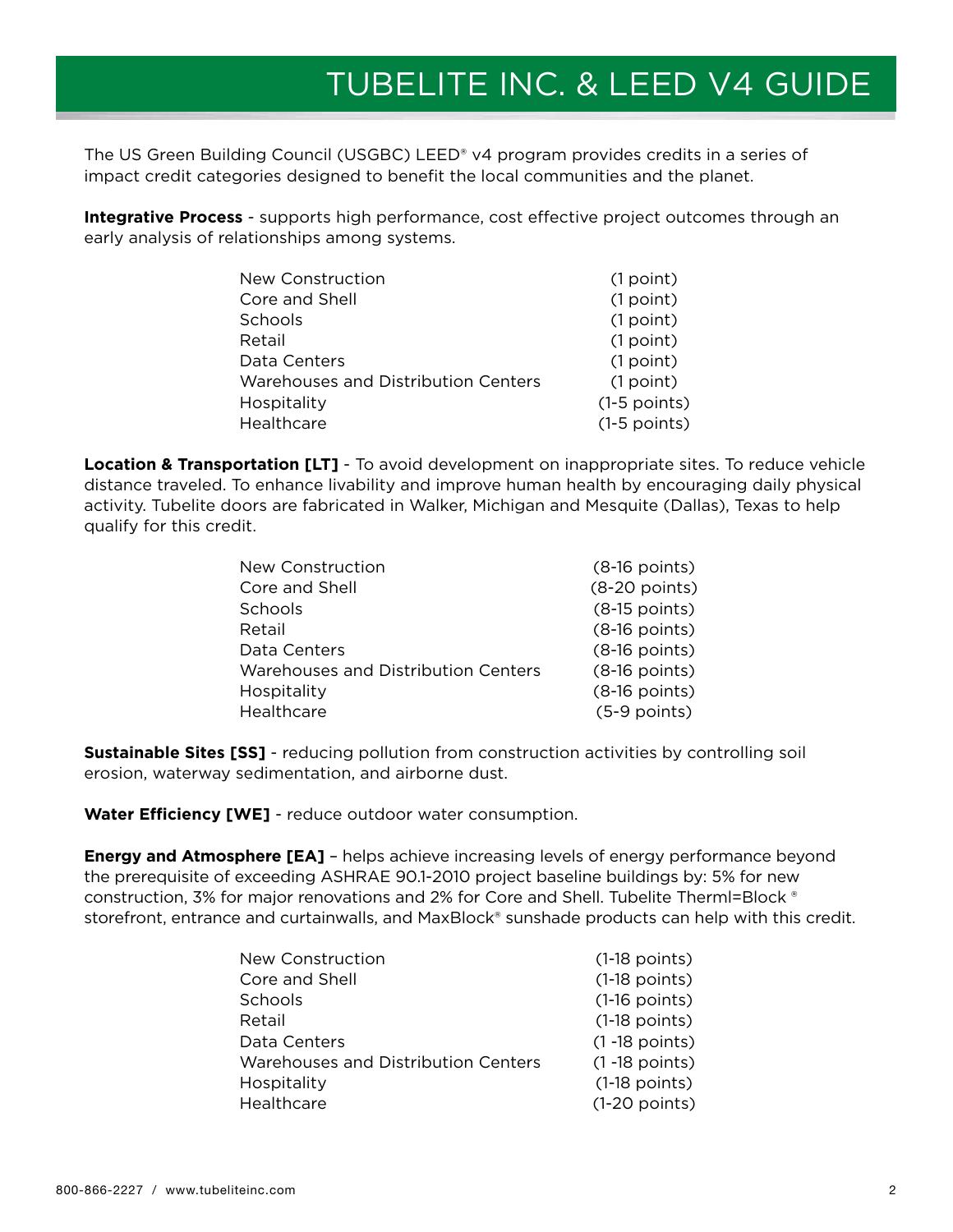## TUBELITE INC. & LEED V4 GUIDE

**Material and Resources [MR]** - encourages the use of products and materials for which life-cycle information is available and that have environmentally, economically, and socially preferable lifecycle impacts to the planet. Tubelite architectural aluminum framing systems can be recycled indefinitely without any degradation to the base metal.

| New Construction                    | $(1-2$ points) |
|-------------------------------------|----------------|
| Core and Shell                      | $(1-2$ points) |
| Schools                             | $(1-2$ points) |
| Retail                              | $(1-2$ points) |
| Data Centers                        | $(1-2$ points) |
| Warehouses and Distribution Centers | $(1-2$ points) |
| Hospitality                         | $(1-2$ points) |
| Healthcare                          | $(1-2$ points) |

**Indoor Environmental Quality [EQ]** - promotes the productivity, comfort and well-being of the building occupants by providing quality thermal comfort. Tubelite Therml=Block ® storefront, entrance and curtainwalls, and MaxBlock® sunshade products can help with this credit.

| <b>New Construction</b>                    | (1 point) |
|--------------------------------------------|-----------|
| Core and Shell                             | (1 point) |
| Schools                                    | (1 point) |
| Retail                                     | (1 point) |
| Data Centers                               | (1 point) |
| <b>Warehouses and Distribution Centers</b> | (1 point) |
| Hospitality                                | (1 point) |
| Healthcare                                 | (1 point) |
|                                            |           |

**Innovation [IN]** - using post and pre-consumer aluminum recycled content on certain projects can contribute to this credit. The project must be reviewed prior to quotation to make sure we can meet the desired criteria and the project's schedule. Tubelite can produce some pre-arranged orders using aluminum with up to 15% post-consumer and 55% pre-consumer recycled content.

| New Construction                    | $(1-5$ points) |
|-------------------------------------|----------------|
| Core and Shell                      | $(1-5$ points) |
| Schools                             | $(1-5$ points) |
| Retail                              | $(1-5$ points) |
| Data Centers                        | $(1-5$ points) |
| Warehouses and Distribution Centers | $(1-5$ points) |
| Hospitality                         | $(1-5$ points) |
| Healthcare                          | $(1-5$ points) |
|                                     |                |